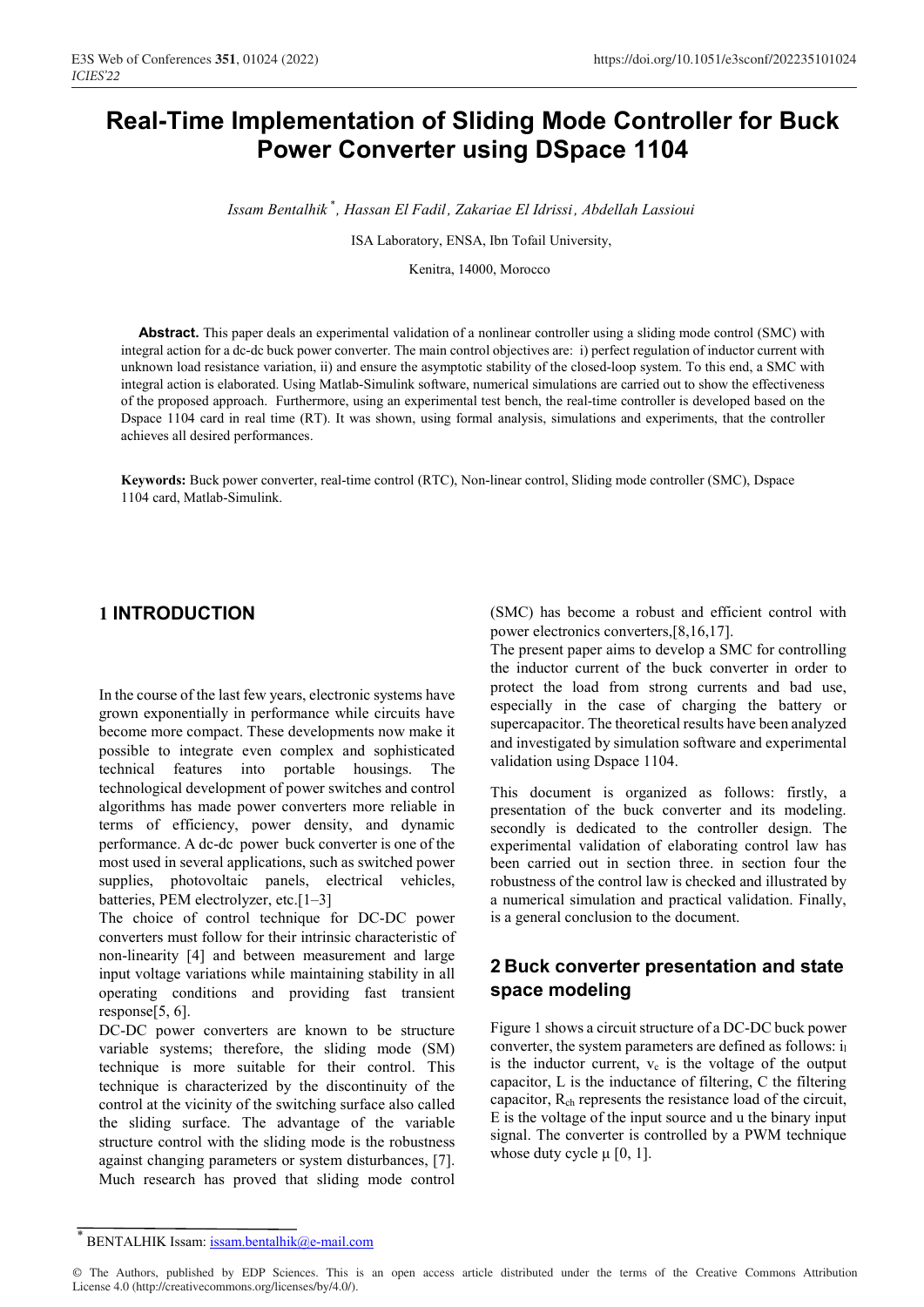

**Fig 1:** buck power converter circuit

The bilinear switching model of the buck power converter is obtained as follows:

$$
\frac{di_L}{dt} = -\frac{v_c}{L} - \frac{R_L}{L}i_L + \mu \frac{E}{L}
$$
\n(1a)  
\n
$$
\frac{dv_c}{dt} = \frac{i_L}{C} - \frac{v_c}{R_{ch}}
$$
\n(1b)

While it's averaged model is given by the following [9, 10]

$$
\dot{x}_1 = -\frac{x_2}{L} - \frac{R_L}{L} x_1 + \mu \frac{E}{L}
$$
 (2a)

$$
\dot{x}_2 = \frac{x_1}{C} - \frac{x_2}{R_{ch}}\tag{2b}
$$

Where  $x_1$  and  $x_2$  denote the average values, let's define the state space variables as  $[x_1, x_2]^T = [i_1, v_{dc}]^T$ , and  $\mu$  is the control signal PWM which  $\mu \in [0,1]$  (the duty ratio of the signal).

# **3 Sliding mode control design**

We recall the main control objectives, which are defined in the abstract which formulated as follows:

- i) Robustness of the controller in the presence of load resistance variation, (Monitoring of inductance current i<sub>l</sub> to its reference  $I_{lref}$ ).
- ii) Ensuring the asymptotic stability.

According to the SMC technique, the following sliding surface with integral action is defined as  $[11-13]$ :

$$
S = K_1 e + K_2 \int_0^t e \, dt \tag{3}
$$

where  $e = x_1 - x_{1ref}$  and  $x_{1ref} = I_{Lref}$ ,  $I_{Lref}$  is the current reference,  $K_1$  and  $K_2$  are conception parameters. The derivative of the equation (3) is given by:

$$
\dot{S} = K_1 \dot{e} + K_2 e = K_1 \left( -\frac{x_2}{L} - \frac{R_L}{L} x_1 + \mu \frac{E}{L} \right) + K_2 e \tag{4}
$$

Based on the SMC technique, the control law  $\mu$  as a function of two components: first is an equivalent component  $\mu_{eq}$  and second  $\mu_n$  is nonlinear.

$$
\mu = \mu_{eq} + \mu_n \tag{5}
$$

the system moves on the surface following the excitation produced on its input by the control component each time the system is on the sliding surface. The existence of the sliding mode implies that  $\dot{S} = 0$ , [14, 15].

It follows that  $\mu_{eq}$  can be deduced by using (4) and the invariance condition in sliding mode  $\dot{S} = 0$ , as follows:

$$
\mu_{eq} = \frac{1}{E} \left( x_2 + R_L x_1 - L \frac{K_2}{K_1} e \right)
$$
\n(6)

The second term  $\mu_n$  is to ensuring the equilibrium  $S = 0$ to be globally asymptotically stable. Let's us define now the following positive Lyapunov function shown in (7).

$$
V = \frac{1}{2}S^2\tag{7}
$$

Its time derivative of (7) becomes:

$$
\dot{V} = \dot{S}S\tag{8}
$$

This equation gives, using (4) and (5)

$$
\dot{V} = \left(-K_1 \frac{x_2}{L} - K_1 \frac{R_L}{L} x_1 + (\mu_{eq} + \mu_n) K_1 \frac{E}{L} + K_2 e\right) S \tag{9}
$$

Combining now the equations above, (8) could be rewritten as follows:

$$
\dot{V} = \mu_n K_1 \frac{E}{L} S \tag{10}
$$

Accordingly, to this equation the nonlinear component  $\mu$ <sub>n</sub> can be chosen as follows:

$$
\mu_n = -\frac{L}{EK_1} \lambda S \tag{11}
$$

Where  $\lambda$  is a positive coefficient parameter. with this choice, (10) becomes

$$
\dot{\mathbf{V}} = -\lambda \mathbf{S}^2 \tag{12}
$$

which is a negative definite. This ensures that the equilibrium  $S = 0$  is globally asymptotically stable. It follows that the tracking error  $e = x_1 - x_{1ref}$  is exponentially vanishing, which in turn shows that the inductor current perfectly tracks its reference.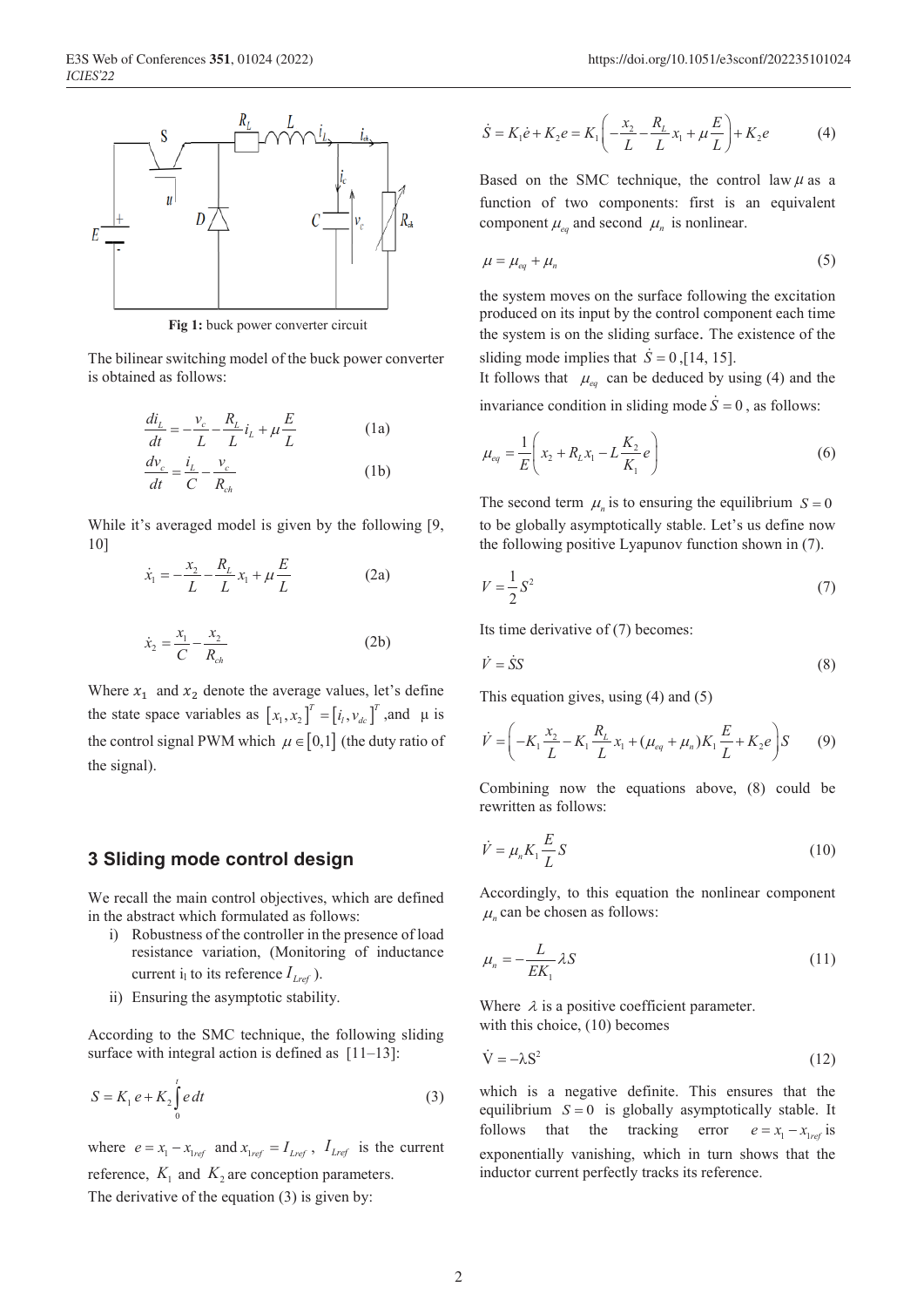Finally, combining (5), (6), and (11), the obtained sliding mode control law is given as follows

$$
\mu = \frac{1}{E} \left( x_2 + R_L x_1 - L \frac{K_2}{K_1} e - \frac{L}{K_1} \lambda S \right)
$$
(13)

# **4 Simulation and Experimental results**

This Subsection aims to illustrate the effectiveness of the proposed SMC given by simulation and experimentation validation. The simulation bench of the Buck converter control is described by Fig. 3 and is simulated using the MATLAB/simulink software. The experimental bench is illustrated in Fig. 4. The controller is elaborated in RT using a Dspace 1104 card with the Control Desk software. The experimental test bench consists of a digital oscilloscope, a power supply from BK Precision, a dc-dc buck power converter, a Hall Effect voltage and current sensors, a DSpace 1104 with Control Desk software, a 300W Programmable DC Electronic Load from BK Precision operated under multiple modes such as constant current (CC), constant voltage (CV), constant power (CW), and constant resistance (CR). The parameters system is listed in Table 1.



**Fig. 3:** bench of the Buck converter

**Table 1.** Simulation Parameters

| Paramètre                 | Value                |
|---------------------------|----------------------|
| Inductance L              | 4mH                  |
| Resistor $R_{L}$          | $620 \text{m}\Omega$ |
| Resistor, $R_{ch}$        | $6\Omega - 12\Omega$ |
| Source, E                 | 24V                  |
| Capacitance, C            | $220 \mu F$          |
| Design parameter $K_l$    | 500                  |
| Design parameter $K_2$    | 1000                 |
| Design parameter Landa    | 1000                 |
| Switching frequency, fsim | 15kHz                |
| Switching frequency, fexp | 25kHz                |

The power card consists of an IGBT transistor IRG4PH50S, an IGBT driver HCPL3101, and a power diode STTA 3006.



**Fig 4:** View of the experimental test bench.

#### **4.1 Controller performances in the presence of timevarying reference**

This Subsection is devoted to evaluate the tracking performances while the load resistance is kept constant. Fig. 5 shows that the measured current  $I_L$  tracks perfectly its reference signal, while Fig. 6 shows the tracking error between the reference current ILref and the measured current IL. This figure illustrates a good tacking behavior of the controller. Fig.7 shows the resulting output voltage.



Fig. 5: The measured current i<sub>l</sub> and its reference with a zoom.

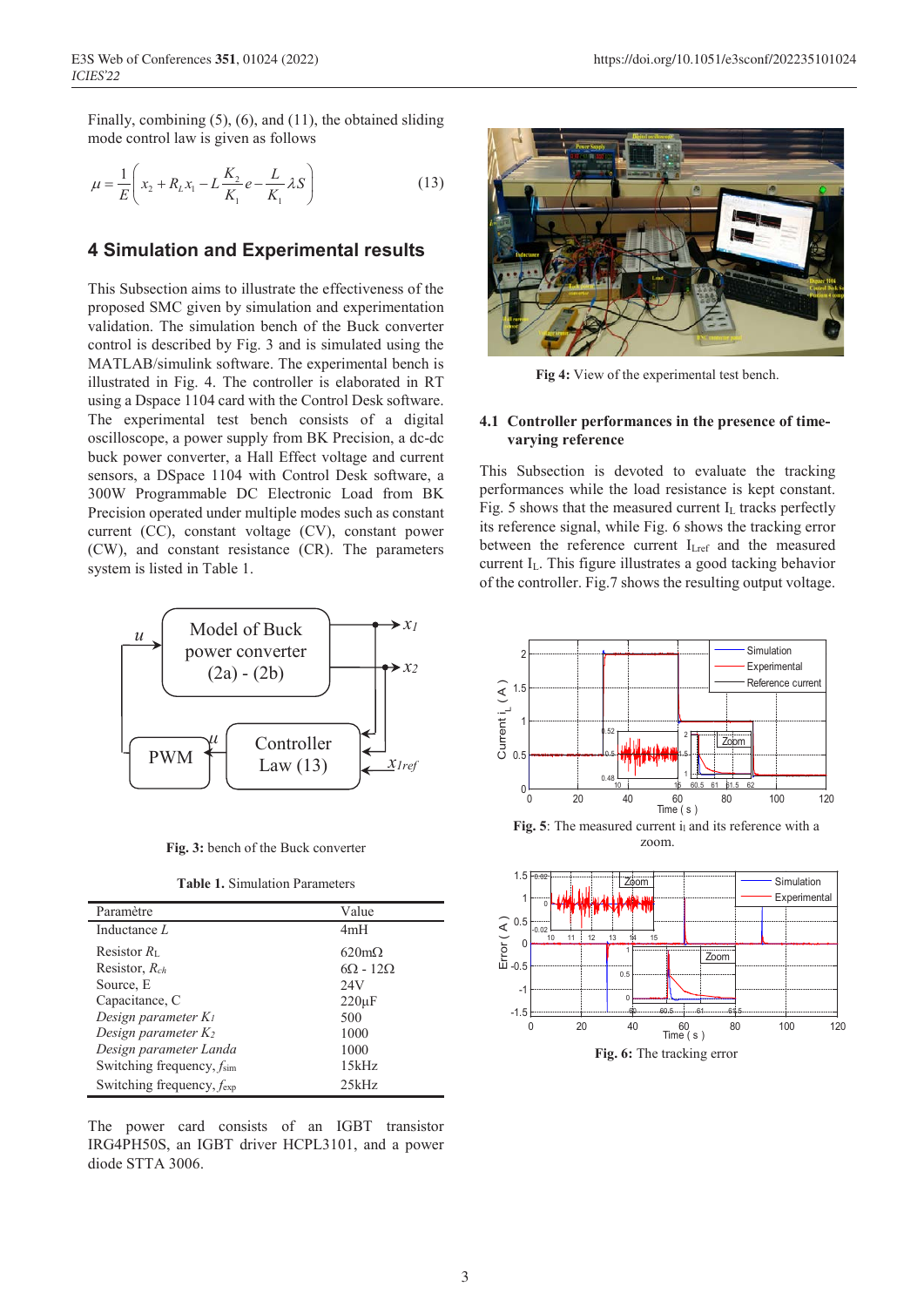

#### **4.2 robustness in the presence of load resistance variations**

In this Subsection we will show the robustness of the technique chosen in the presence of a varying load resistance while the current reference signal ILref is kept constant. The resistance varies from R =  $6\Omega$  to R =  $12\Omega$ at the instant t = 30s, and returns to R =  $6\Omega$  at time t = 60s. Fig. 9 and Fig. 10 illustrate a good tracking performance. Fig. 11 and Fig.12 show, respectively the output voltage and the control signal.



**Fig. 9:** The measured current iL and its reference in the presence of load resistance variations.



**Fig. 10:** The tracking error in the presence of load resistance variations.



**Fig.12:** The control signal in the presence of load resistance variations

# **5 Conclusion**

In this study, a SMC with integral action for a dc-dc Buck power converter has been deal with. The controller is elaborated based on an averaged model of the converter to ensure two objectives, namely: i) a tight regulation of the inductor current in presence of large load resistance variations, ii) and global asymptotic stability of the closed-loop system. It was shown, using formal analysis, simulations and experiments, that all controller objectives desired performances have been achieved.

# **References**

- 1. Wang Z, Li S, Li Q (2020) *Discrete-Time Fast Terminal Sliding Mode Control Design for DC-DC Buck Converters with Mismatched Disturbances*. IEEE Trans Ind Informatics 16:1204–1213.
	- https://doi.org/10.1109/TII.2019.2937878
- 2. Belhaj FZ, Fadil H El, Idrissi Z El, et al (2020) *Modeling, analysis and experimental validation of the fuel cell association with DC-DC power converters with robust and anti-windup PID*